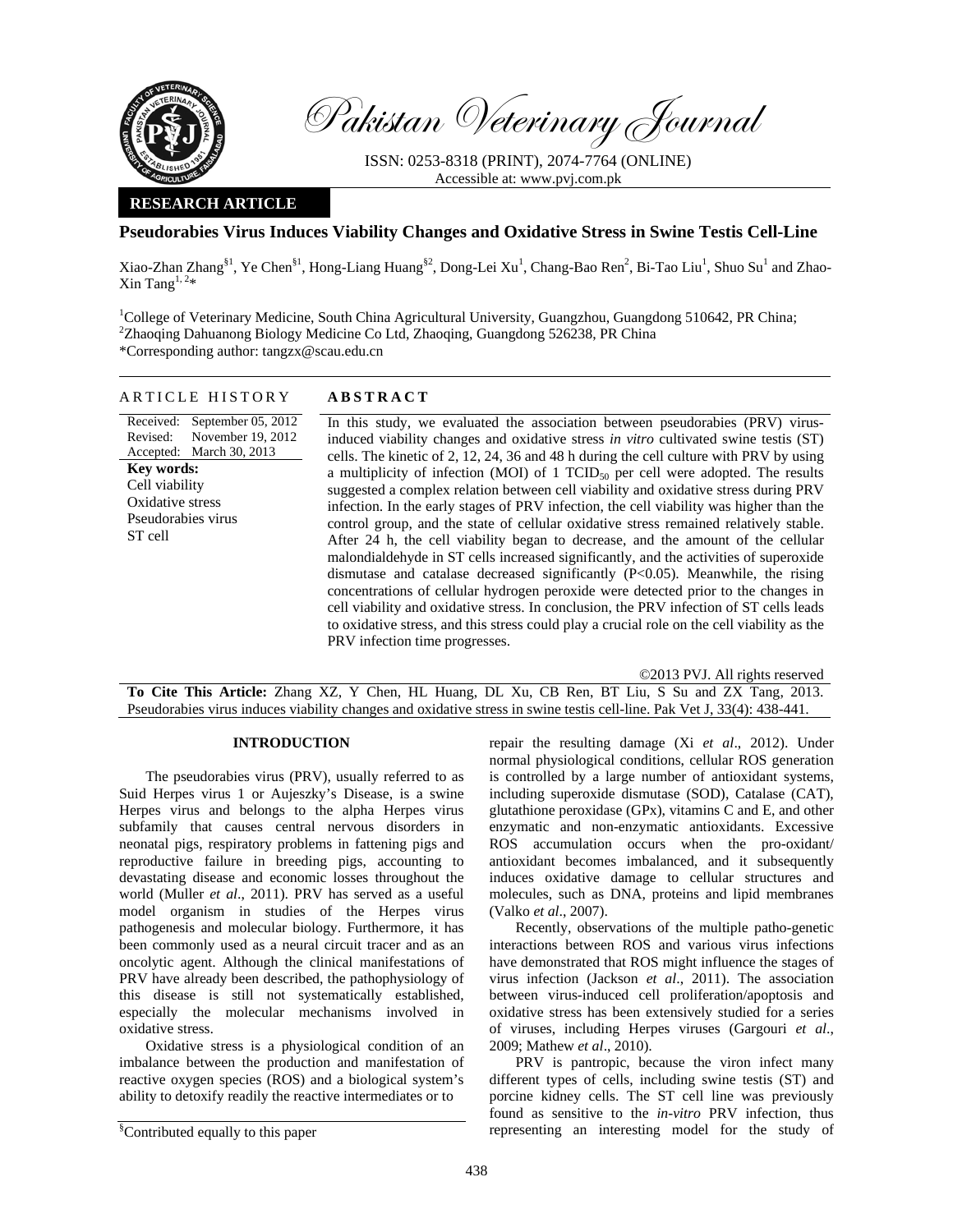oxidative stress during PRV infection (Cheung *et al*., 2000). To gain more insight into the relation between oxidative stress and cell proliferation during PRV infection, we followed the format used by Cheung *et al*. (2000) and evaluated both cell viability and oxidative profiles at 2, 12, 24, 36 and 48 h after viral inoculation. Cell viability was measured by the MTT assay. The oxidative profiles feature the levels of  $H_2O_2$  (one of the most documented ROS produced under oxidative stress conditions) that were found in the activities of two antioxidant enzymes: SOD and CAT. The profiles also include malondialdehyde (MDA) as a marker of lipid peroxidation.

## **MATERIALS AND METHODS**

**Reagent:** Fetal bovine serum (FBS) and Dulbecco's Modified Eagle Medium (DMEM) were obtained from Gibco (Invitrogen, USA) and the 3-(4, 5 dimethylthiazolyl-2)-2, 5-diphenyltetrazolium bromide (MTT), trypsin/EDTA, dimethyle sulfoxide (DMSO), tylosin from Sigma, USA.

**Cells and virus source:** Stock (TCID<sub>50</sub>=10<sup>-6.9</sup>/0.1 mL) of standard vaccine strain (PRV-Ra) was provided by Zhaoqing Dahuanong Biology Medicine Co. Ltd (China) and ST cell line were acquired from China Institute of Veterinary Drug Control (China).

**Cell proliferation assay:** To analyze the ST cell population response to the PRV infection, the authors examined the cell proliferation in the MTT assays. Briefly, ST cells were seeded in the 96-well plate at a density of  $10^4$  cells (100-µl cell suspension) per well and incubated overnight at  $37^{\circ}$ C in a humidified 5% CO<sub>2</sub> atmosphere. Then, the cells were incubated with PRV-Ra dilution (MOI of 1 TCID $_{50}$  per cell) for 2, 12, 24, 36 and 48 h. At the end of each treatment, 10 µl MTT (5 mg/ml) was added into each well directly, including the control group wells, and then all wells were incubated for 2 h sequentially. After the incubation, the medium was aspirated off and 150 µl DMSO was added to dissolve the formazan crystals. The absorbance of each well was measured at 490 nm in an ELx800 absorbance micro plate reader (Bio-Teke, USA). The data were all expressed as (OD measurement group-OD blank group).

**Measurement of oxidative profiles:** The ST cells were seeded in the 6-well plate at a density of  $3\times10^5$  cells in a 3-ml cell suspension per well and incubated overnight at 37 $\rm{°C}$  in a humidified and 5%  $\rm{CO}_2$  in the atmosphere. The cells were infected with a PRV–Ra dilution (MOI of 1  $TCID_{50}$  per cell) and incubated for 1 h. The virus suspension was removed and a fresh medium was added to the cells, which was supplemented with 2% FBS. The cells were harvested at a number of PRV-Ra incubation periods: 2, 12, 24, 36 and 48 h after infection. At the end of each treatment, the cells were detached using a trypsin/EDTA solution and centrifuged at 800×g for 5 min. The pellet was re-suspended in 800 µl of deionized water, fixed on the ice, and then lysed by five cycles of ultra-sonication at 300 W with a 1-s pulse time (FS-600 Ultrasonic Processing, Shanghai). The mock-infected and

positive control (100  $\mu$ Mol/L Fe<sup>2+</sup> treated cells were placed in a MDA assay) were treated in the same way as the infected cells (Gargouri *et al*., 2009).

The amount of  $H_2O_2$  and MDA as well as the activity of SOD and CAT were determined by using the detection kits obtained from Nanjing Jiancheng Bioengineering Institute China, the assays were prepared by the manufacturer's instructions that have been described previously (Shi *et al*., 2012). The protein content was expressed as mg per ml,  $H_2O_2$  content was expressed as mMol per mg protein, MDA content was expressed as nMol per mg protein SOD and CAT activity were expressed as Units (U) per mg protein.

**Statistical analysis:** The data was analyzed with the statistical package SRSS version 11.0. These determinations are reported as mean±SD in the figures and tables. The statistical analyses were done with a Student t-test value to assess the statistical significance of the obtained differences among the groups. A value of P<0.05 was considered as statistically significant.

#### **RESULTS AND DISCUSSION**

It is well established that virus infections can induce a number of cellular responses in the host and that the majority of these responses help to create a lethal environment for the viruses, controlling their replication and minimizing the deleterious effects of infection. In turn, viruses have developed strategies to induce favorable host cell responses and thus ensure a higher yield of progeny virus for the success of the infection (Mahmood *et al*., 2012). During their infection stage, many types of virus induce responses that involve alterations in cell properties, in particular the proliferation and apoptosis of the host cell and the presence of oxidative stress. This study showed that ST cells infected with PRV presented significant alterations in their properties. In addition, previous studies have shown that virus-infected cells exhibited a disturbance in cell viability wherein the pathogenic agent seems to be the first responsible and to gain the advantage.

Based on the previous studies, PRV protects infected cells from apoptosis induced by the inner cellular pathway, such as the anti-apoptosis anti-activation caspase-3 pathway and the US3 protein kinase (Aleman *et al*., 2001; Deruelle *et al*., 2010). From Table 1, the PRV infection actually promoted cell proliferation during its early stages (12 and 24 h), and the ST cell population became abnormally higher than the mock-infected group at 24 h ( $P<0.05$ ). Then, the ST cell population began to decrease at 24~36 h of incubation. At 48 h, the viability of the infected cells was significantly lower than the viability of the mock-infected cells (P<0.05). The results reported above all suggested a complex picture of the relation between cell viability and PRV infection.

 $H<sub>2</sub>O<sub>2</sub>$  is a toxic product of normal aerobic metabolism as well as of pathogenic ROS production that involves CAT and SOD.  $H_2O_2$  plays a crucial role on trigging Kaposi's sarcoma-associated Herpes virus (KSHV) reactivation from latency, and the  $H_2O_2$  scavengers, such as CAT and glutathione, which effectively inhibit KSHV lytic replication in cultures (Ye *et al.*, 2011).  $H_2O_2$  was also found as a key signal for cell proliferation and cell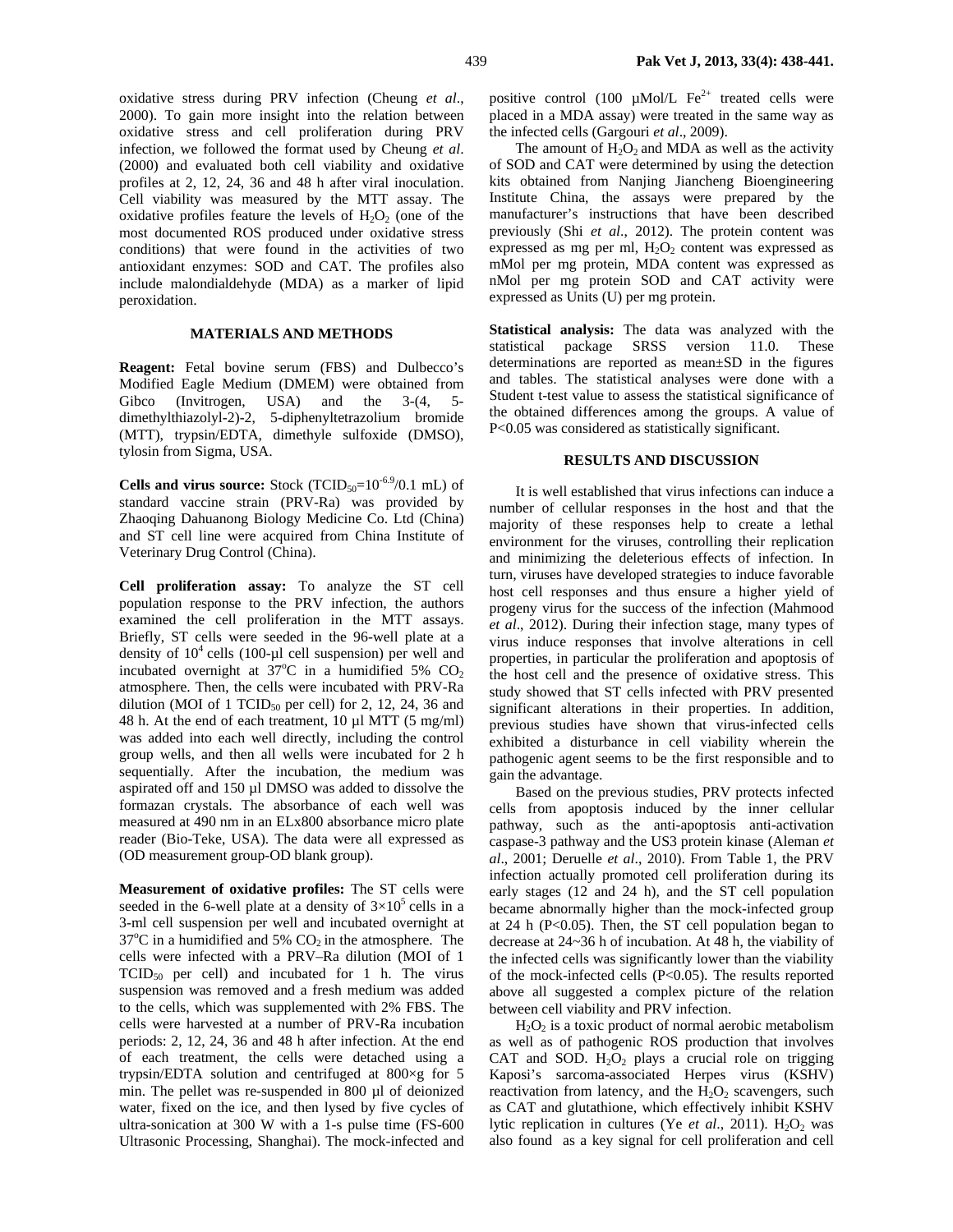Table 1: Effect of Pseudorabies virus infection on PRV infection induced alteration in MTT concentration, H<sub>2</sub>O<sub>2</sub> content and the activities of superoxide dismutase and catalase production in swine testis cell line

| Time                |            | 2h                | l 2h              | 24h                 | 36h                            | 48h                |
|---------------------|------------|-------------------|-------------------|---------------------|--------------------------------|--------------------|
| MTT assay           | Control    | $0.313 \pm 0.002$ | $0.452 \pm 0.035$ | $0.663 \pm 0.069$   | $0.894 \pm 0.021$              | $1.079 \pm 0.124$  |
|                     | <b>PRV</b> | $0.31 \pm 0.015$  | $0.576 \pm 0.029$ | $0.836 \pm 0.017$ * | $0.609 \pm 0.133$ <sup>*</sup> | $0.285 \pm 0.076$  |
| $H_2O_2$ content    | Control    | $21.01 \pm 0.03$  | $22.75 \pm 0.03$  | 22.89±0.24          | 24.28±0.09                     | 24.75±0.05         |
|                     | <b>PRV</b> | $24.36 \pm 0.01$  | $25.22 \pm 0.14$  | $28.49 \pm 0.06^*$  | $34.09 \pm 0.04^*$             | $35.02 \pm 0.04^*$ |
| <b>SOD Activity</b> | Control    | $20.34 \pm 0.04$  | $19.31 \pm 0.05$  | $18.67 \pm 0.07$    | $16.73 \pm 0.17$               | $17.31 \pm 0.42$   |
|                     | <b>PRV</b> | $17.07 \pm 0.07$  | $18.34 \pm 0.11$  | $16.03 \pm 0.06$    | $7.24 \pm 0.09$                | $5.11 \pm 0.14^*$  |
| <b>CAT Activity</b> | Control    | $11.61 \pm 0.17$  | $12.74 \pm 0.04$  | $9.75 \pm 0.03$     | $8.55 \pm 0.06$                | $9.32 \pm 0.13$    |
|                     | <b>PRV</b> | $10.83 \pm 0.06$  | $11.36 \pm 0.07$  | $10.86 \pm 0.04$    | $5.38 \pm 0.31^*$              | $4.91 \pm 0.05^*$  |

The effect of PRV infection on ST cells growth properties,  $H_2O_2$  content and the activities of superoxide dismutase and catalase production. 2, 12, 24, 36 and 48 h after PRV incubation, control and PRV infected group were examined. Data are expressed as the mean±SD (n=4). \*Shows the difference between the mock-infected and infected group are significant (P<0.05).



**Fig. 1:** Pseudorabies virus infection resulted in Malondialdehyde contents of swine testis cell line. \*Significant difference (P<0.05); †Highly significant difference (P<0.01).

apoptosis (Iruthayanathan *et al*., 2011). The results showed an increase in the  $H_2O_2$  PRV-infected cells compared with control group, and the difference was accentuated with the extension of PRV infection over the time (Table 1). During the early stages of the PRV infection  $(2, 12, 24)$  h), the difference in  $H_2O_2$  levels between the two groups was not significant  $(P>0.05)$ , but at 36 and 48 h of incubation, the content of  $H_2O_2$  in the infected cells significantly increased  $(P<0.05)$  with a 50% higher concentration than that of the control group. Therefore,  $H_2O_2$  may act as a positive signal that activates PRV infection and induces the ST cell proliferation, but in the final stages of infection, the rapidly increasing level of cellular  $H_2O_2$  could induce the infected cell's apoptosis.

MDA is one of the spontaneous breakdown products of lipid peroxidation, which has been widely employed in biological systems for the assessment of oxidative damage. We detected the amount of MDA with the MDA assay kit used by thiobarbituric acid (TBA) assay. During the period of PRV infection, the cellular MDA content showed rising rates of MDA compared with the control cells (P>0.05), and it became significant after 24 h (P<0.05). In addition, the level of MDA in the infected group was very close to the MDA level of the positive control at 48 h of PRV infection. The results of the MDA showed that oxidative stress occurred in the PRV-infected cells, and the oxidative damage was accentuated with the extension of PRV infection time (Fig.1). This oxidative damage has also been observed during other virus infections. Lassoued *et al*. (2008) demonstrated the oxidative stress during the early stages of an Epstein-Barr (EB) virus infection in B lymphocytes.

SOD and CAT are two important antioxidant enzymes that are omnipresent in every dismutation of cellular  $H_2O_2$ , and researchers have proved that this enzyme correlates with virus infection. During the period of hepatitis C virus (HCV) infection, increase in MDA concentration and impaired SOD and CAT function were observed for both the *in vivo* and *in vitro* models, which indicated that these parameters of cellular oxidative changes were closely related with the findings of Tardif *et al*. (2005). The data of the present study indicated that the SOD and CAT activities changed within the PRV-infected cells in a similar way (Table 1). These difference, however, were statistically significant only after 36 and 48 h of PRV infection (P<0.05), and the activities of SOD and CAT in the ST cells were not declined during the earlier stages of PRV infection (2, 12 and 24 h).

**Conclusion:** The current investigation demonstrated that *in vitro* PRV infection induced ST cell line proliferation in the early infection period. Moreover, the content of cellular  $H_2O_2$  and MDA increased insignificantly in the early stages, and the activities of these two antioxidants rarely changed. In the later stages of PRV infection, the ST cell viability was decreased, accompanied by significant increase in cellular  $H_2O_2$  and MDA as well as significant decreased in SOD and CAT activities. The results obtained in this study provided better insight supported with data about the interaction between PRV and the ST cell line, which may contribute to elaborate the pathophysiology of PRV infection.

#### **REFERENCES**

- Alemañ N, MI Quiroga, M López-Peña, S Vázquez, FH Guerrero and JM Nieto, 2001. Induction and inhibition of apoptosis by pseudorabies virus in the trigeminal ganglion during acute infection of swine. J Virol, 75: 469-479.
- Cheung AK, Z Chen, Z Sun and D McCullough, 2000. Pseudorabies virus induces apoptosis in tissue culture cells. Arch Virol, 145: 2193-2200.
- Deruelle MJ, N De Corte J, Englebienne, HJ Nauwynck and HW Favoreel, 2010. Pseudorabies virus US3-mediated inhibition of apoptosis does not affect infectious virus production. J Gen Virol, 91: 1127-1132.
- Gargouri B, J Van Pelt, F El Feki Ael, H Attia and S Lassoued, 2009. Induction of Epstein-Barr virus (EBV) lytic cycle in vitro causes oxidative stress in lymphoblastoid B cell lines. Mol Cell Biochem, 324: 55-63.
- Iruthayanathan M, B O'Leary, G Paul and JS Dillon, 2011. Hydrogen peroxide signaling mediates DHEA-induced vascular endothelial cell proliferation. Steroids, 76: 1483-1490.
- Jackson AC, W Kammouni and P Fernyhough, 2011. Role of oxidative stress in rabies virus infection. Adv Virus Res, 79: 127-138.
- Lassoued S, R Ben Ameur, W Ayadi, B Gargouri, R Ben Mansour and H Attia, 2008. Epstein-Barr virus induces an oxidative stress during the early stages of infection in B lymphocytes, epithelial and lymphoblastoid cell lines. Mol Cell Biochem, 313: 179-186.
- Muller T, EC Hahn, F Tottewitz, M Kramer, BG Klupp, TC Mettenleiter and C Freuling, 2011. Pseudorabies virus in wild swine: a global perspective. Arch Virol 156: 1691-1705.
- Shi DY, SN Guo, S Liao, RS Su, JQ Pan, Y Lin and ZX Tang, 2012. Influence of selenium on hepatic mitochondrial antioxidant capacity